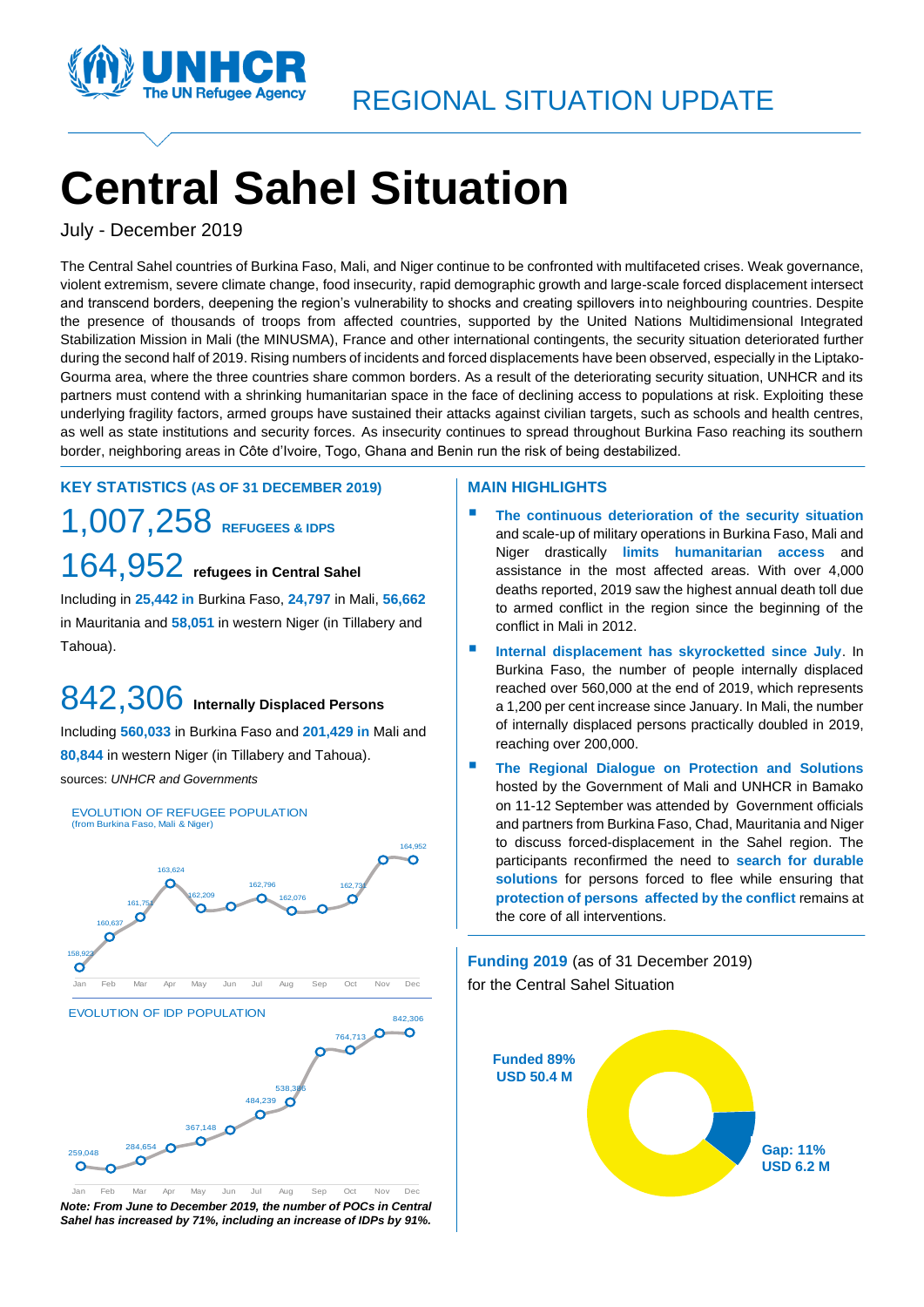

## OPERATIONAL ENVIRONMENT

- **Deteriorating security situation**. The situation across the Sahel is continuously deteriorating with rising numbers of security incidents targetting state institutions, security services but also schools and health centres in a worrying trend of increasing attacks on civilian targets. The Liptako-Gourma, where Mali, Burkina Faso and Niger share common borders has borne the brunt of these attacks. Among the most notable incidents, an attack in Burkina Faso on 25 December killed 42 civilians, almost all of them women, in one of the deadliest assaults to hit the country in nearly five years of violence. In Inates, near the Mali border in western Niger, 71 soldiers were killed and 12 wounded on 10 December. In Mali, 49 soldiers and one civilian died in an attack on a Malian armed forces camp in Ménaka on 1 November and, on 25 November, 13 French soldiers lost their lives during combat operations near Gao in one of the French Forces' deadliest incidents in decades. In this challenging context, France's president Macron invited his counterparts from each of the G5 Sahel countries to meet on January 13 in Pau, southwestern France, to lay the groundwork for increased international support.
- **Shrinking humanitarian space**. The scale up of military operations in response to this deteriorating security situation significantly restricted UNHCR and its partners' movements, which must now contend with a shrinking humanitarian space.
- ◼ **Risk of spill over into coastal countries**. As insecurity spreads to east and south-east Burkina Faso, bordering areas in Côte d'Ivoire, Togo, Ghana and Benin run the risk of being gradually destabilized. Though still limited, Burkinabe refugees were reported fleeing towards Ghana and an attack was perpetrated on the night of 30 November to 1 December against the Yendéré police station on the border with Côte d'Ivoire. Other minor incidents are being reported throughout the areas bordering the south of Burkina Faso. The ongoing security and humanitarian situations in Nigeria may also escalate and spread beyond Nigeria to reach other West African coastal countries and worsens the humanitarian situation.
- ◼ **Increasing forced displacement**. The scale of forced displacement is immense and continues to grow especially in Burkina Faso where the number of IDPs went from 47,000 in January to over 560,000 at the end of December 2019 representing a staggering increase of 1,200 per cent. During the same period the number of IDPs in Mali increased by over 80,000 to reach over 200,000 by the end of November 2019. Of great concern to UNHCR, forcibly displaced populations often find themselves seeking refuge in areas that are also plagued by violence.
- Major protection gaps. The crisis continues to aggravate pre-existing vulnerabilities and critical needs in the region, such as poverty and chronic food insecurity, and exacerbates the competition to access already scarce resources. This harms the social cohesion and community-based traditional coping mechanisms, depriving persons with critical needs of services and assistance. The conflict disproportionately harms girls' access to education and worsens the overall situation of young women and girls who are more impacted by child marriage, child pregnancy, child-labour, and other types of violence, abuse, exploitation and GBV. As for the boys, they are more affected and exposed to IEDs and small arms, they are also the target of recruitment by armed groups and are exposed to violence, exploitation, including GBV and child labour. UNHCR's protection monitoring systems have also identified major gaps in terms of: food and water; shelter; firewood for domestic fuel; medical and legal assistance; cash assistance; absence of safe spaces for women and children; and lack of sufficient psycho-social support.
- ◼ **Threats to education**. Armed groups in the Central Sahel continue to disrupt education by targeting students, teachers, and education infrastructures. Threats to education personnel, attacks on education facilities and the use of schools for military purposes have severely disrupted education for more than 460,000 students and left more than 11,000 teachers unable to work or displaced by the violence between April 2017 and December 2019. In the same period, over 3,200 schools closed in the region, including more than 2,000 in Burkina Faso and more than 1,200 in the northern and central regions of Mali [\(OCHA,](https://eur02.safelinks.protection.outlook.com/?url=https%3A%2F%2Freliefweb.int%2Fsites%2Freliefweb.int%2Ffiles%2Fresources%2FExternal%2520Weekly%252010%2520-%252016%2520December%25202019%2520ENGLISH.pdf&data=02%7C01%7Csfeira%40unhcr.org%7C7a99828f3d114f250d2508d783d2aa16%7Ce5c37981666441348a0c6543d2af80be%7C0%7C0%7C637122813124966348&sdata=mDgNKNu63AplRmb8KieX4OCLmWJHH%2FCgmXvzCn2YxKc%3D&reserved=0)  [December 2019\)](https://eur02.safelinks.protection.outlook.com/?url=https%3A%2F%2Freliefweb.int%2Fsites%2Freliefweb.int%2Ffiles%2Fresources%2FExternal%2520Weekly%252010%2520-%252016%2520December%25202019%2520ENGLISH.pdf&data=02%7C01%7Csfeira%40unhcr.org%7C7a99828f3d114f250d2508d783d2aa16%7Ce5c37981666441348a0c6543d2af80be%7C0%7C0%7C637122813124966348&sdata=mDgNKNu63AplRmb8KieX4OCLmWJHH%2FCgmXvzCn2YxKc%3D&reserved=0). In this challenging context, UNHCR continues to engage with government, humanitarian and development partners to invest in education, particularly in girls' education, and to facilitate the inclusion of refugees and internally displaced persons in education systems, which is a critical part of UNHCR's strategy.
- **Bamako Dialogue.** The Regional Dialogue on Protection and Solutions in the context of forced-displacement in the Sahel took place from 11-12 September in Bamako, Mali. The Dialogue, hosted by the Government of Mali and UNHCR, and including government officials and partners from Burkina Faso, Chad, Mauritania and Niger, reconfirmed the need to search for durable solutions for persons forced to flee while ensuring that the protection of civilians remains at the core of all interventions. Drawing from this initiative, Ministers and Government representatives from Burkina Faso, Chad, Mali, Mauritania and Niger reaffirmed their commitments to protect civilians in a context of counterterrorism operations in the Sahel at the margins of UNHCR's annual Executive Committee (ExCom) meeting in Geneva on 9 October. They also pledged to reduce intercommunity violence, guarantee access to asylum and ensure protection against forced returns.
- **Scale up of the response**. In an effort to address the growing humanitarian needs in the Sahel and to prevent spillover southward, UN agencies have individually scaled up their activities. In June 2019, UNHCR declared an internal L-2 emergency in Burkina Faso and extended it in December to respond to the IDP crisisin line withseveral other UN agencies. In an effort to raise awareness about the crisis, the UN Secretary General, at a special high-level meeting on the Sahel during the UN General Assembly in September, told world leaders that humanitarian and development responses for Mali and Africa's wider Sahel region "are falling short", and international support must be scaled up.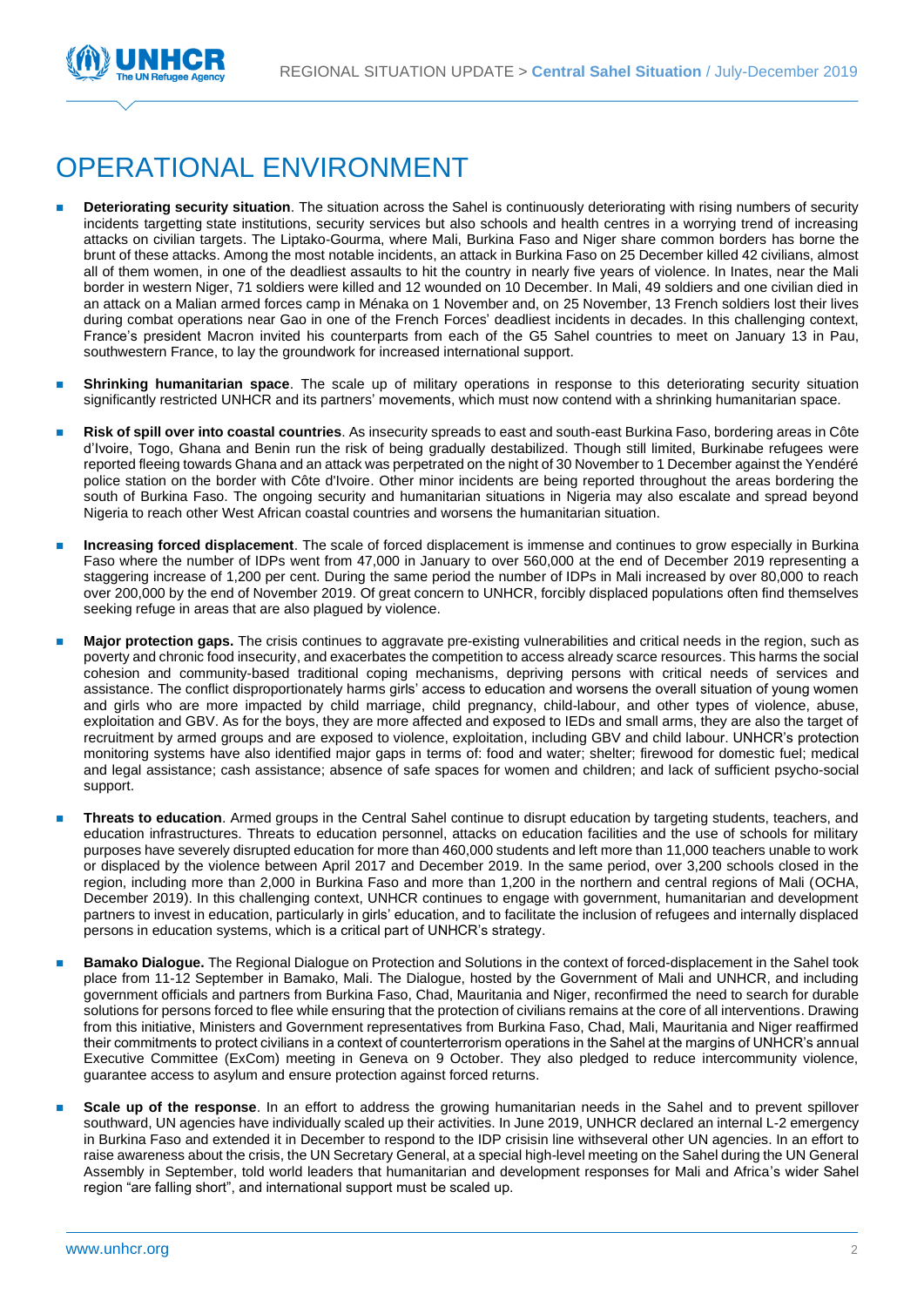

# COUNTRY UPDATES

#### **Burkina Faso**

- ◼ **Insecurity spreading across the country**. Since July, the already volatile security situation in Burkina Faso, mainly in the Sahel, Centre-Nord, Nord and East regions, has continued to deteriorate and spread. Initially targeting defense and security forces, insurgent groups are now targeting civilians and humanitarian workers, especially in the area of Djibo. On 3 November, the Mayor of Djibo (Soum Province of the Sahel), who was a Member of Parliament, was ambushed and executed in front of several bystanders, including UNHCR staff. In Mentao Camp near Djibo, schools and health posts have been closed and basic services are no longer provided. As local populations in and around Djibo are fleeing to other areas, refugees in Mentao camp have also expressed the intention to be relocated elsewhere. Around 240 refugees have relocated from Mentao (Djibo) to Goudoubo camp (Dori) in 2019. The Goudoubo Refugee Camp near Dori has also been attacked twice by unidentified armed individuals in November and December, and partner vehicles were attacked on their way back from the camp towards Dori on 22 December.
- ◼ This growing insecurity drastically limits humanitarian access and assistance in the most affected areas and forced UNHCR to temporarily relocate its staff from Djibo, to work remotely from other offices. Assistance to those who are still living in Djibo is provided through partners. UNHCR continues to assist locals and refugees who have arrived in Dori, Bobo Dioulasso and Ouagadougou.
- Protection and assistance. In this highly challenging operational context, UNHCR sustained its effort to provide IDPs and refugees with protection and assistance, starting with civil documentation. In 2019, over 76,000 birth certificates, 15,000 nationality certificates and over 7,000 National Identity Cards were issued to displaced populations and their host communities across Burkina Faso. UNHCR is also carrying monitoring visits to IDP sites and settlements in the Centre-Nord region to map partners working on coordination and management of temporary IDP sites, assess the major needs in consultation with the affected communities, and identify and address the most pressing cases. Distribution of food, CRI and cash-based interventions (CBI) have also taken place in the camps and other affected areas visited. UNHCR has also provided members of the security forces (FDS) from Seno and Oudalan training on international protection and the Burkinabe national asylum framework. In order to strengthen prevention and response to protection issues and especially gender-based violence (GBV), trainings and workshops were conducted with partners and refugees in the Mentao and Goudoubo Camps.
- ◼ **Coordinated response.** In an effort to better address the situation, in June 2019, the Government asked its main multilateral partners, the UN, the World Bank, the African Development Bank and the European Union to jointly undertake a Prevention and Peacebuilding Assessment (PPBA) exercise to support conflict prevention and peacebuilding initiatives, particularly in areas most affected by instability and insecurity. To help enhance the UNCT's response capacity and presence in the country, including in field locations, the UN Secretary-General made Burkina Faso a pilot of the New Way of Working. Following up on this decision, UNHCR took the lead in the establishment of the UN common office in Kaya (Centre-Nord), where nine agencies (UNHCR, UNFPA, FAO, UNICEF, WFP, IOM, UNDP, OCHA and UNDSS) are sharing common premises.
- ◼ **Cluster activiation**. On 11 December, seven clusters were activated including Protection and Shelter/NFI led by UNHCR, Nutrition, Education and WASH led by UNICEF, Food Security led by WFP and FAO and Health led by WHO. A Working Group on Humanitarian Access has also been created to address this growing issue.

#### **Mali**

- ◼ **Persistent violence and instability**. Since July 2019, persistent violence amongst armed groups and inter-communal clashes continue to affect northern Mali, and have now spread to other regions. The ongoing insecurity continues to weaken the authority of state institutions in some parts of the country, particularly in the northern and central regions. Civilians, politicians,civil servants and security forces are being targeted and killed. Mali's army has been struck more than 30 times by militant attacks since May and recorded two of its deadliest attacks in years in December 2019 when two outposts in the country's northeastern region were overrun killing almost 100 soldiers. The deterioratiation of the security situation despite the presence of UN peacekeeping forces and French troops have generated a growing hostility of parts of the Malian public opinion, some calling for their departure.
- Growing internal displacement. The crisis has had a devastating and disproportionate effect on children, girls being particularly exposed to GBV and boys risking forced recruitment into armed groups. Humanitarian access is increasingly restricted, creating significant difficulties in providing sufficient access to health, water and sanitation in a context where droughts and desertification have exacerbated the already scarce availability of food. As this trend continues, the number of Malians displaced by violence continues to climb with over 200,000 internally displaced as of December 2019 compared to 120,000 at the beginning of the year.
- ◼ **Voluntary repatriations**. In November, UNHCR facilitated the return of over 3,700 refugees to Mali, including through cash interventions. Although returns continue to take place, due to some security improvements in specific regions, such as Timbuktu, the overall situation in Mali remains extremely volatile and precarious with large areas around Gao and Mopti outside of Government control, despite significant international support. On 28-29 November, the 13th meeting of the Tripartite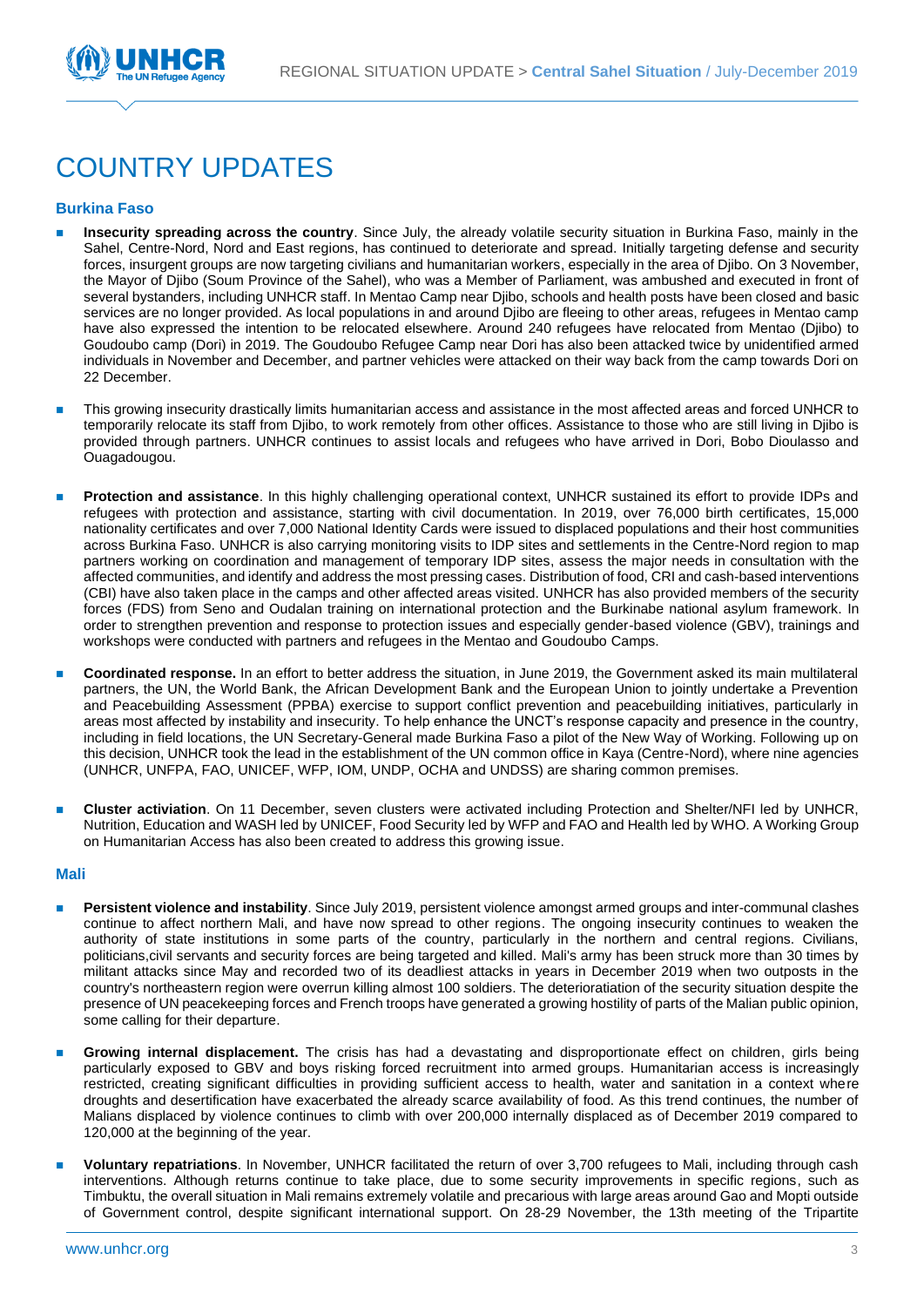

Commission – Mali-Niger-UNHCR – took place in Bamako. Members of the Tripartite discussed the regional security context and the situation of over 57,000 Malian refugees in Niger.

#### **Mauritania**

- ◼ **Registration.** Mauritania hosts over 56,000 refugees registered at Mbera Camp in the south-eastern governorate of Hodh Ech-Chargui and the situation is bound to remain protracted due the deteriorating situation in Mali. Since July, UNHCR has continued its registration efforts in Mbera Camp and surrounding areas. In August, UNHCR Mauritania deployed the Population Registration and Identity Management EcoSystem (PRIMES). This will provide refugees access to a legal and digital identity that can be recognized by authorities and businesses.
- High-level visits. Several high-level visits took place in the second half of 2019. In July, the Ambassador of Japan to Mauritania visited Mbera Camp and Bassikounou. During his mission, organized in collaboration with the International Labour Organisation (ILO) in Mauritania, the Ambassador had the opportunity to visit projects financed by the Government of Japan, such as the ILO/UNHCR vocational training centre construction site where he met with young refugees and Mauritanian trainees. In September, Mbera Refugee Camp and the moughata (department) of Bassikounou received a visit from Mr. Richard Albright, PRM Deputy Assistant Secretary (DAS). During his three-day visit, DAS Albright met with Mauritanian local authorities, UN agencies and NGOs operating in the Hodh Ech Chargui region and with Malian refugees and host community members. He praised the good collaboration between UNHCR and the Mauritanian Government in terms of refugee protection, as well as the generosity of the host community of the moughata towards Malian refugees. Furthermore, the Ambassadors of France and the European Union visited Mbera Camp and its surroundings in October and December respectively.
- Inclusion. In line with the Global Compact on Refugees, the Government of Mauritania is adopting an open and inclusive policy towards refugees, looking at ways to better include Mbera Camp in the national service delivery system. A technical committee was created in early November, including Ministry of Health officials, the World Bank and UNHCR, to discuss the modality of this approach. In December, during the opening session of the first Global Refugee Forum in Geneva, Mauritania pledged to: prepare a draft law on the right to asylum for adoption by 2020; register all refugees with civil registry offices to enable them to obtain a national identification number and the issuance of a secure national identification card as well as allow their inclusion in national systems, including statistics; ensure the inclusion of refugees in health services on an equal basis with nationals; ensure that refugees have the same conditions of access to the labour market as nationals. The Minister of Foreign Affairs represented Mauritania at the Global Forum.
- ◼ **Tripartite.** In November, the sixth meeting of the Mauritania Mali -UNHCR Tripartite Commission took place in Nouakchott. The meeting confirmed the need for continued discussions on education, and agreement was reached on study visits by both ministries of education and close cooperation on certain issues, such as teacher qualifications and recognition, teacher training, manuals, etc.. On birth certificates and civil registration, the second outcome UNHCR Mauritania and Mali sought to achieve through this meeting, it was agreed to convene a workshop to discuss how to facilitate displaced (including refugee) children's access to Malian civil registration.

#### **Western Niger**

- ◼ **Deteriorating security situation**. Since July 2019, the security situation in western Niger has significantly deteriorated with an increasing number of attacks against both security forces and civilians along the extensive border with Mali and Burkina Faso. Hosting most of the 58,051 Malian refugees in the country and over 2,190 people of concern coming from Burkina Faso, the Tillaberi and Tahoua regions also count over 80,000 IDPs as a result of the precarious security situation. Car jackings have also become a trend in the region and have compromised humanitarian access. Since May 2019, 17 vehicles have been taken by armed groups, eight of which belong to humanitarian organizations (OCHA, November 2019). In this difficult context, a state of emergency remains in force since it was declared in 2017 in western Niger. The continuous deterioration of the security situation limits humanitarian access as well as leads to new forced displacement and secondary movements from the border areas with Burkina Faso to safer zones. This trend however concerns primarily women and children, while men tend to remain in the conflict zones. This increases the risk of enrolment into armed groups and may have a negative impact on peaceful coexistence between communities.
- ◼ **Alternative to camp and inclusive approach.** Despite the worrying trends, building on the long-established collaboration between UNHCR and the Government allows adoption of innovative approaches and alternatives to camps. In the Tahoua and Tillaberi regions, UNHCR has been tasked by the Government to accelerate its existing out of camp strategy in Tillabery, and close the camps. Malian refugees in the camps of Mangaize (7156 persons) and Tabareybarey (10648 persons) should be relocated respectively to the villages of Ouallam and Ayorou. In the context of prolonged forced displacement, the strategy for Malian refugees focuses on medium and long term solutions that will promote social cohesion, self-reliance, and integration into national service systems. To facilitate this inclusion, UNHCR is closely collaborating with the the Government of Niger and supports capacity development within key public institutions, including among others, the Regional Directorates of Health, Education and Hydraulics. Furthermore, based on the current situation, protection monitoring and the coordination of a strong and robust emergency protection response, for Malian refugees, IDPs and arrivals from Burkina Faso is a priority.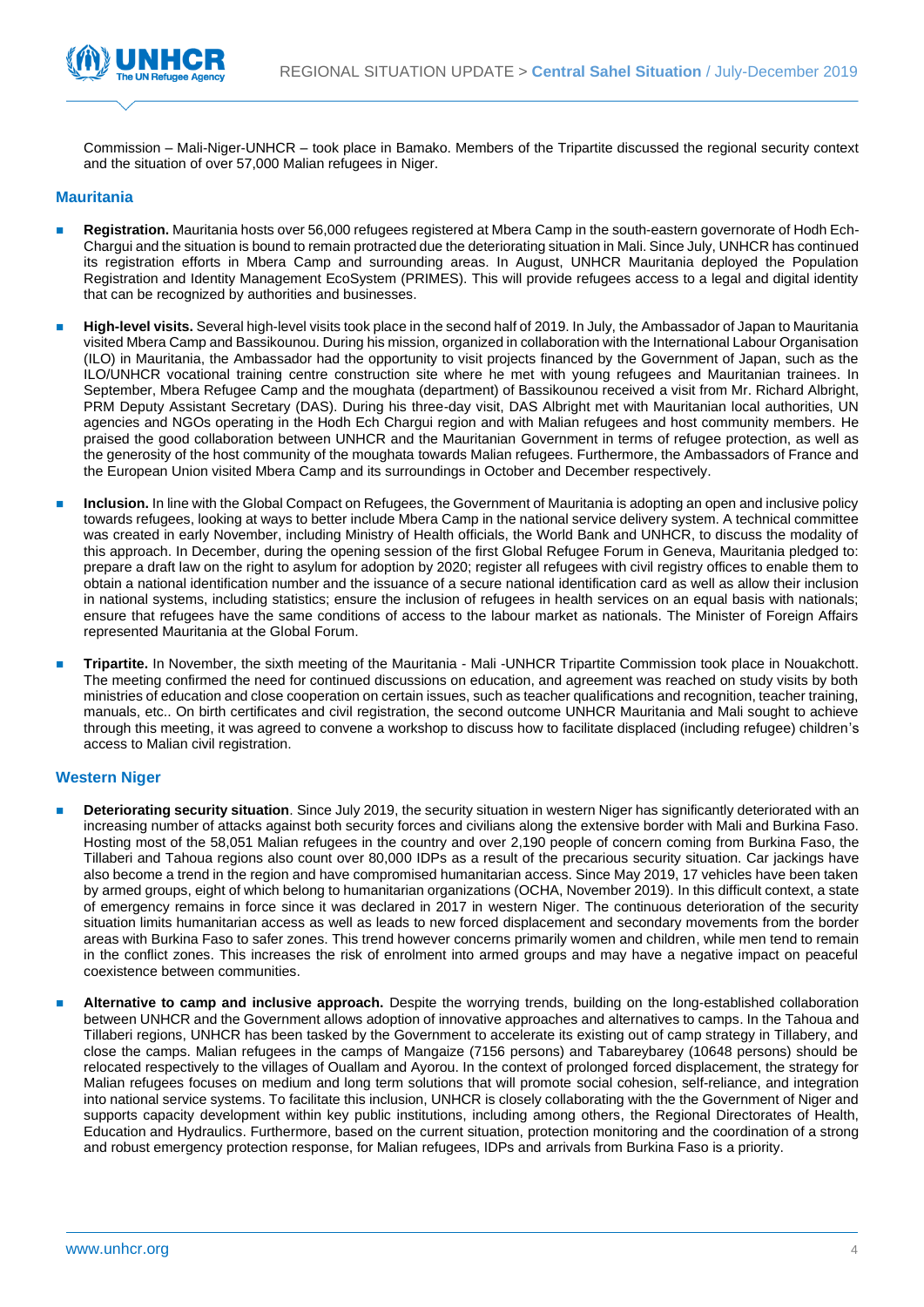

# KEY CHALLENGES

#### **Sahel**

- Deterioration and risk of spill over. With insecurity continuing to rise in Burkina Faso, northern Mali and western Niger, UNHCR fears more displacement, both internally and into the neighbouring countries (Cote d'Ivoire, Ghana, Togo and Benin), and increased humanitarian needs over the coming months.
- ◼ **Beyond the militarized response**. The militarized security approach to the Sahel crisis fails to yield the peace dividend that was expected, quite the opposite in some instances. The scale up in military operations and the extension of states of emergency in Mali, Niger and Burkina Faso restrict movements and bring local economies to a near halt without much improvement in the security level. This has proven to have negative repercussions on livelihood opportunities and efforts to put forth solutions-oriented strategies to boost refugee and host community self-reliance.
- ◼ **Climate change and increased food insecurity**. Over the past years, the Sahel has been experiencing an overall decrease in rainfall, but also a depletion of soils due to agricultural overexploitation and progressive deforestation of the original savannahs as a result of cutting firewood, bush fires and stray animals. The crisis now makes it even more difficult and dangerous for pastoralists to reach grazing lands and for farmers to access their land at critical periods of the growing season, which could threaten food insecurity in the coming months.

#### **Burkina Faso**

- ◼ **Malian new arrivals in Burkina Faso**. Today, over 25,000 Malians have found refuge in Burkina Faso and are biometrically registered by UNHCR. The Sahel region, bordering Mali and Niger, hosts 98 per cent of Malian refugees and is affected by insecurity and violence. For over a year, thousands of asylum-seekers from Mali have continued to enter the Boucle du Mouhoun and Nord regions, fleeing an intensification of violence in Central Mali. According to authorities some 8,000 Malian asylum-seekers live in spontaneous sites or with the local population in the Nord and Boucle du Mouhoun regions. Due to rising insecurity in hosting areas, UNHCR has not been able to carry out its registration strategy jointly developed with the Government.
- ◼ **Risk of statelessness**. Burkina Faso hosts a large number of stateless people or people at risk of statelessness, especially in the Sahel region. According to a UNHCR study, 30 per cent of people living in the Sahel are without a nationality in a situation, which leaves them struggling to realize their fundamental human rights and to access to basic services most people take for granted.
- ◼ **Climate change and increased food insecurity**. According to WFP, an erratic rainy season in 2019 contributing to drier than normal conditions may cause a below average harvest in Burkina Faso, which could threaten food insecurity for the next lean season.

#### **Mali**

◼ **Ongoing security and governance challenges.** The issue of security throughout the territory continues to be a concern. The implementation of the peace agreement, the management of the social climate, including the school crisis, the improvement of living conditions of Malians and the conduct of institutional reforms remains a challenge for the newly constituted government. Administrative changes may slow down the activities of current humanitarian workers and those planned with certain ministries.

#### **Mauritania**

- **Healthcare:** Regardless of UNHCR's efforts, in coordination with the World Bank and the Ministry of Health, there is an imminet funding gap to ensure free health care in the camp from July 2020 until the Ministry of Health takes over responsibility with the support by World Bank in 2021. The Mauritania Operation is currently exploring alternatives.
- National asylum law: UNHCR is increasing its capacity to register asylum seekers, including Malians, in the urbans centres in the view of the fact that Mauritania has not adopted national asylum registration yet. The draft asylum law approved by all ministries in January 2016 and adopted by the Minister for Interior and Decentralization in December 2016 needs to be adopted by the Council of Ministers.
- ◼ **Mixed movements:** There is an increasing need to support UNHCR's persons of concern in urban areas (Nouakchott and Nouadibu). A profiling survey on the migrant population residing in Nouadhibou was conducted at the end of 2018. In December 2019, a joint study with ILO regarding refugee livelihoods was launched to plan livelihoods intervention.
- ◼ **Humanitarian-Development Nexus:** Despite the return of 2,086 refugees to Mali since early 2019, UNHCR Mauritania registered 4,557 new Malian refugees in Mbera Camp between January and December 2019 due to the security situation in Mali. As such, the prolonged exile of Malian refugees calls for strengthening the humanitarian-development nexus. The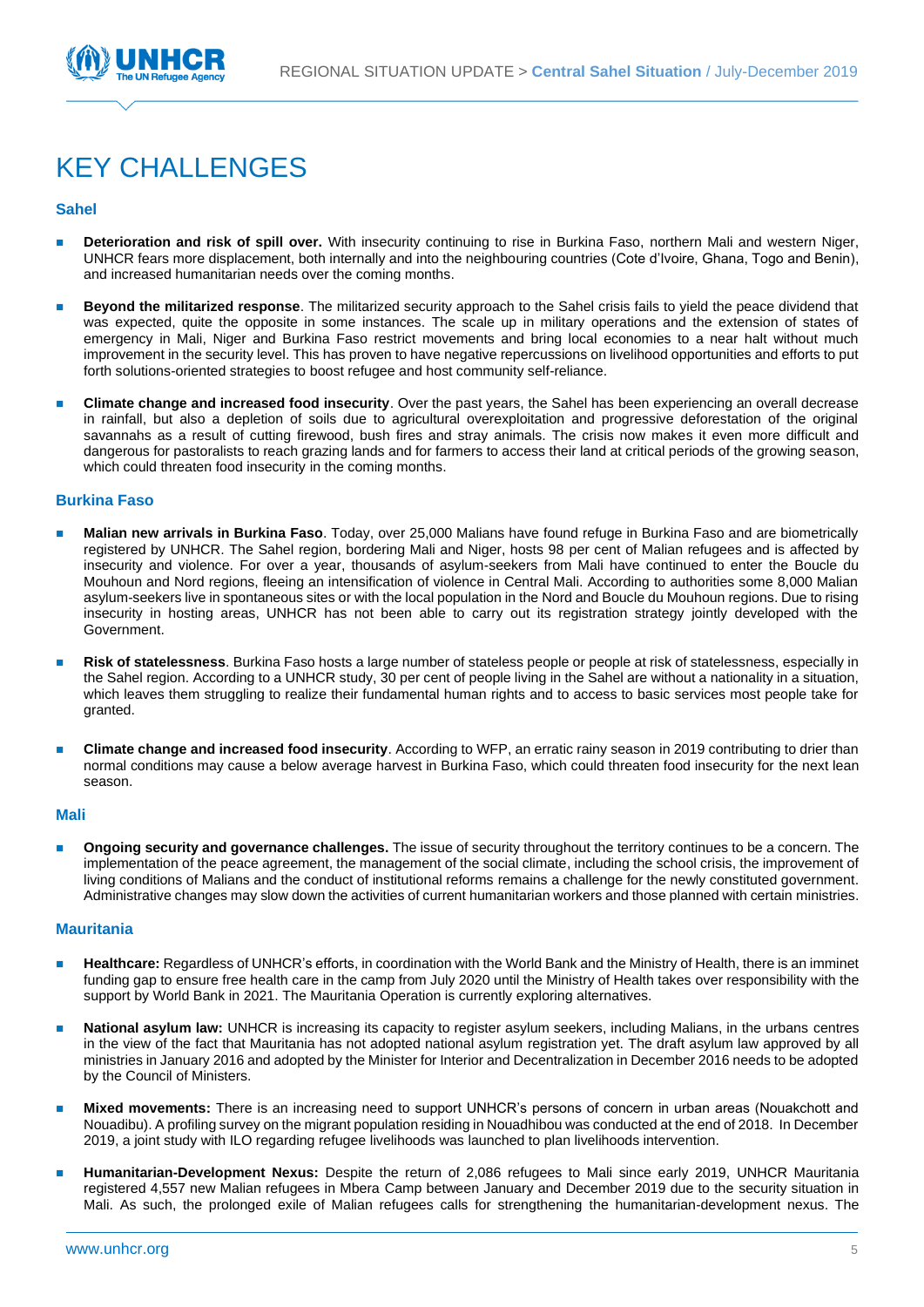

Mauritania office is working with development partners including the World Bank, the German Development Cooperation (GIZ), and the French Development Agency (AFD) .

#### **Niger**

- **Risk of spill over inside the country.** In Niger, the troubling increase in violent attacks suggests that conflict could be spreading further into the interior of the country. With fighters from Mali and Burkina Faso seeking strategic depth in northern Tillaberi bordering Mali, and more recently in southern Tillaberi bordering Burkina Faso, there are worrying signs that the dynamics between the Sahel's two most conflicted areas, the Liptako-Gourma and the Lake Chad Basin, could become more intertwined, with Niger a potential bridge between the two. Moreover, since May 2019, more than 35,000 Nigerians from the north-western Nigerian States of Sokoto, Zamfara and Katsina have fled into Niger due to ongoing violence and instability. Rooted in a dramatic increase in tensions between farmers and pastoralists, Haoussa and Fulani, this conflict has led to a new humanitarian emergency in Niger's Maradi region and is likely to spillover to the southern Tahoua region in the coming months.
- Mixed movements. Migrants and refugees on the move across the Sahel, less visible in constantly-evolving flows that are often irregular and passing through conflict zones, are also exposed to the same protection risks as the local populations, including sexual and gender-based violence, in addition to arbitrary detention, torture and human trafficking, as well as attacks of armed groups/extremists. To prevent refoulement, UNHCR continues to work with governments and partners to establish protection-sensitive entry systems and pursues its efforts to strengthen asylum systems in the Sahel region to provide meaningful alternatives to onward movements. On 31 December, a group of 124 refugees were evacuated out of Libya to the UNHCR Emergency Transit Mechanism (ETM) in Niger, where they are provided with humanitarian assistance while further options for them, such as resettlement, are pursued. In 2019, a total of 835 refugees were evacuated by UNHCR from Libya to the ETM in Niger.

### **DONORS**

#### **Special thanks to:**

#### **Donors who have contributed to the Mali situation in 2019**

CERF | France | European Union | Germany | Italy | Japan | Fast Retailing Co., Ltd (UNIQLO) | Switzerland | Spain | TOM shoes | United States of America | UN Programme On HIV/AIDS | Miscellaneous private donors

#### **Other softly earmarked contributions**

United States of America | Private donors Australia | Canada | Denmark | Private donors Republic of Korea

#### **Unearmarked Contributions**

Sweden | Private donors Spain | United Kingdom | Norway | Netherlands | Private donors Republic of Korea | Germany | Japan | Denmark | Private donors Japan | Private donors Italy | Switzerland | Private donors USA | France | Private donors Sweden | Ireland | Italy

**CONTACTS** 

**Regional Bureau for West & Central Africa**

**Romain Desclous**, Senior Communication Officer: desclous@unhcr.org, Tel: +221 78 639 6385 **Antoine Sfeir**, Regional Reporting Officer[: sfeira@unhcr.org,](mailto:sfeira@unhcr.org) Tel: +221 77 332 58 57 Twitter : @UNHCRWestAfrica – Facebook : UNHCR West & Central Africa